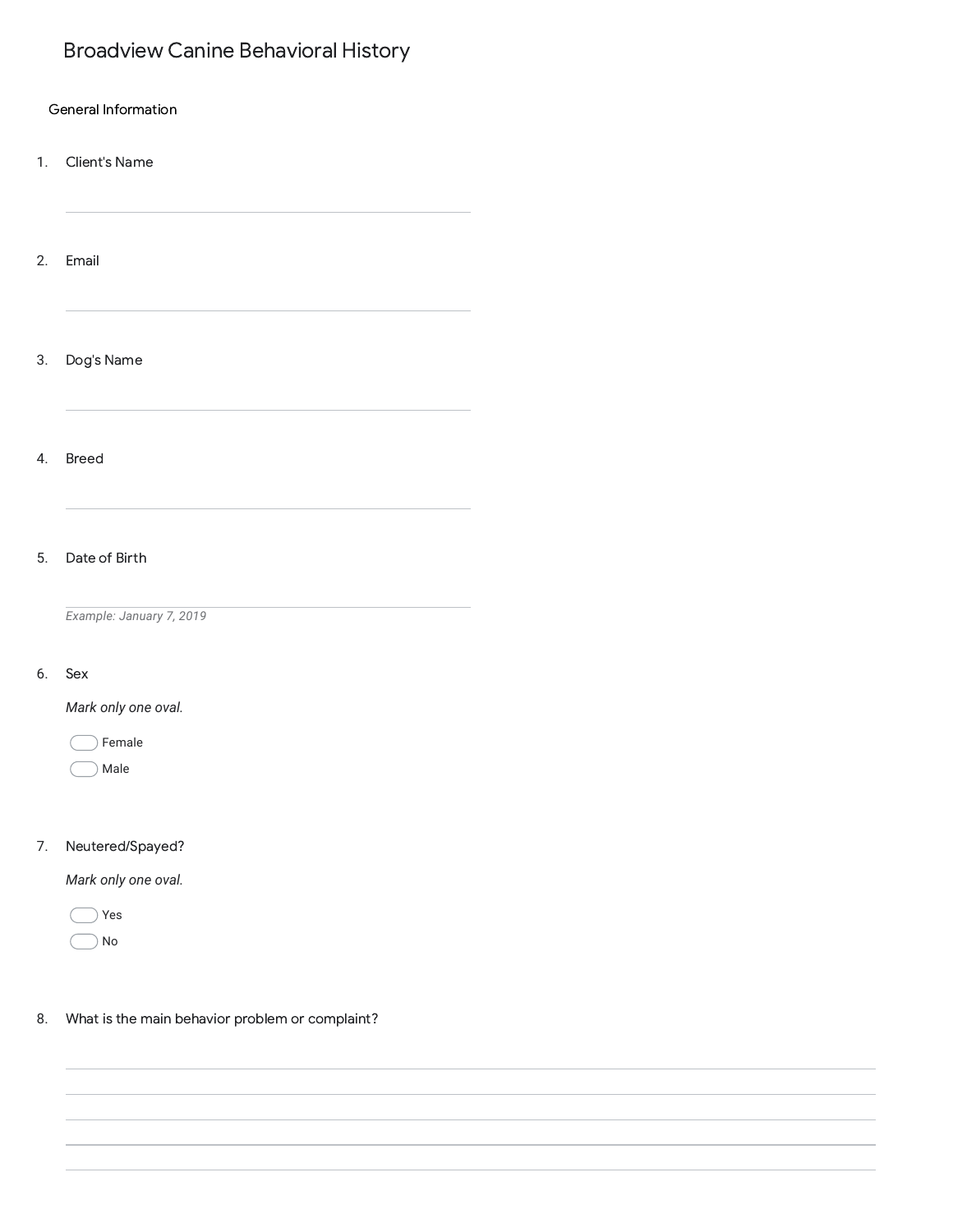# 9. How frequently does the main problem occur (how many times daily, weekly, monthly)?

### 10. Additional problems (please list)

### 11. How frequently do these additional problems occur?

### 12. What are your goals for this consultation?

# Chronology of the Behavior Problem

13. When did you first notice the main problem (age of dog)?

14. When did it first become a serious concern?

15. In what general circumstances does your dog misbehave?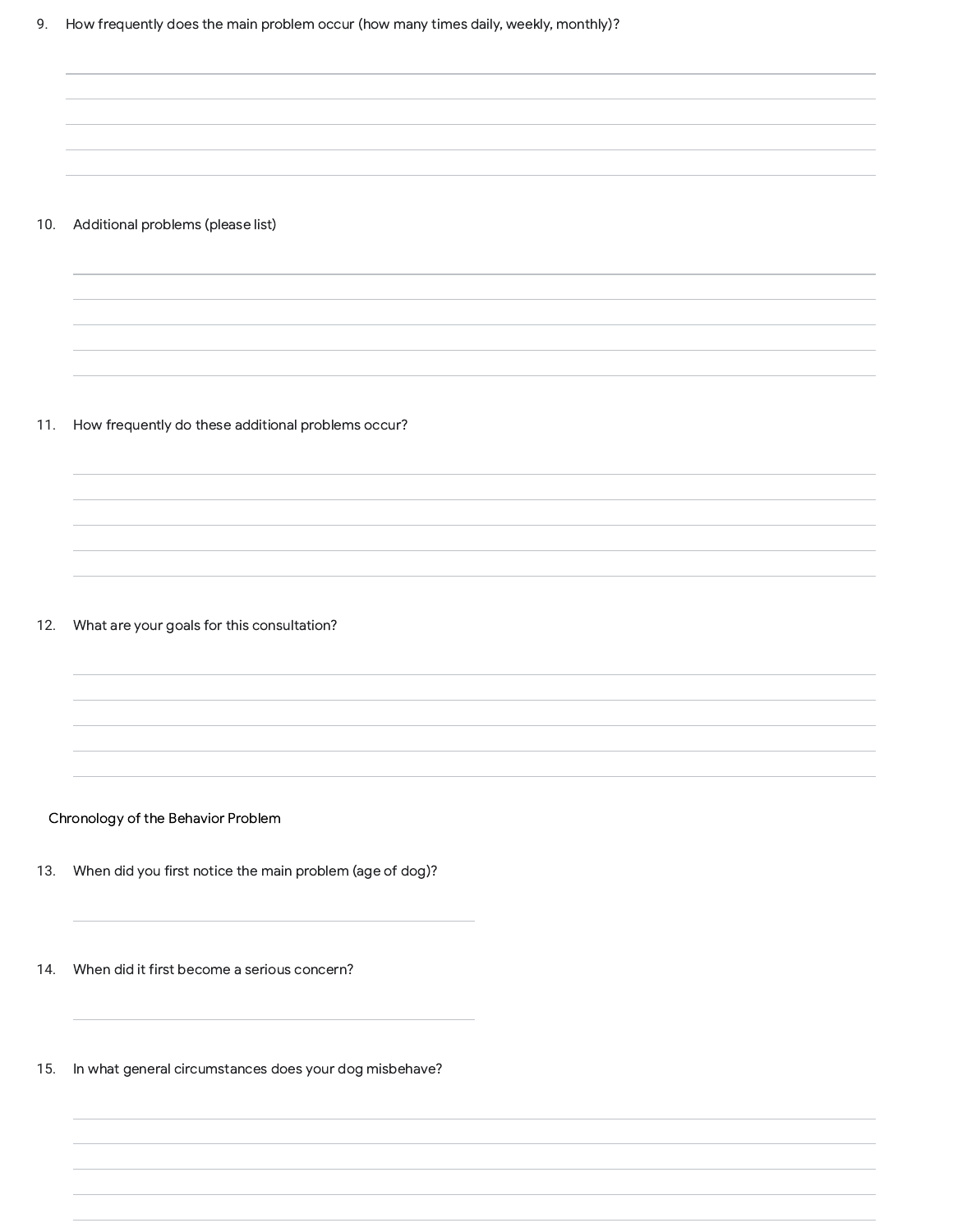17. Has the problem changed in intensity? Please describe.

### 18. Has the problem otherwise changed?

19. Please describe the most recent incident in detail and indicate when it occurred.

20. Please describe the other significant incidents in detail and indicate when each occurred.

21. What have you done so far to try to correct the problem?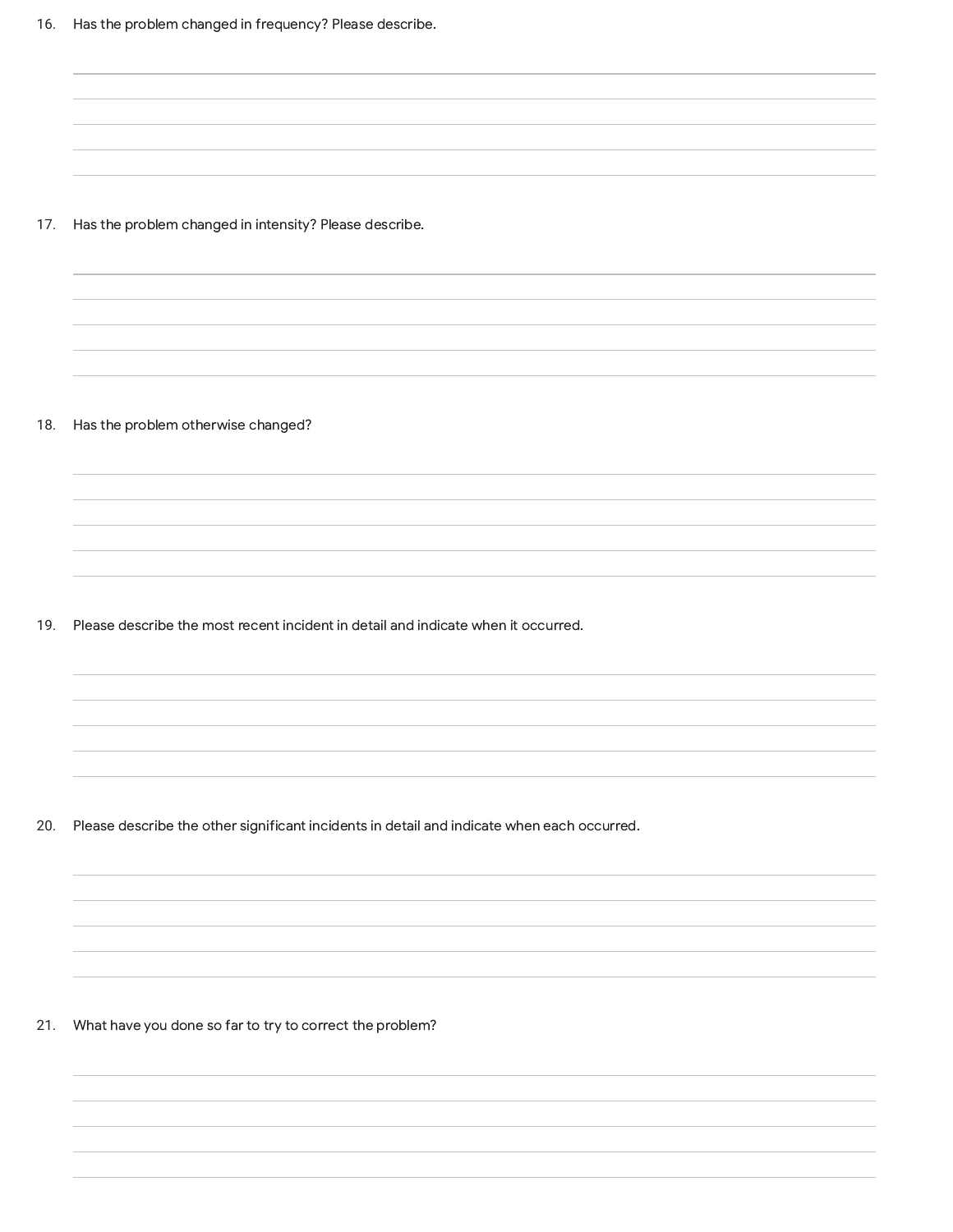23. Have you previously enlisted the help of a trainer for this problem? If so, please provide name and what you worked on with them.

24. Have you previously enlisted the help of a veterinarian for this problem? If so, please provide name and what you worked on with them.

# 25. What approaches have worked?

### 26. What approaches have not worked?

Home Environment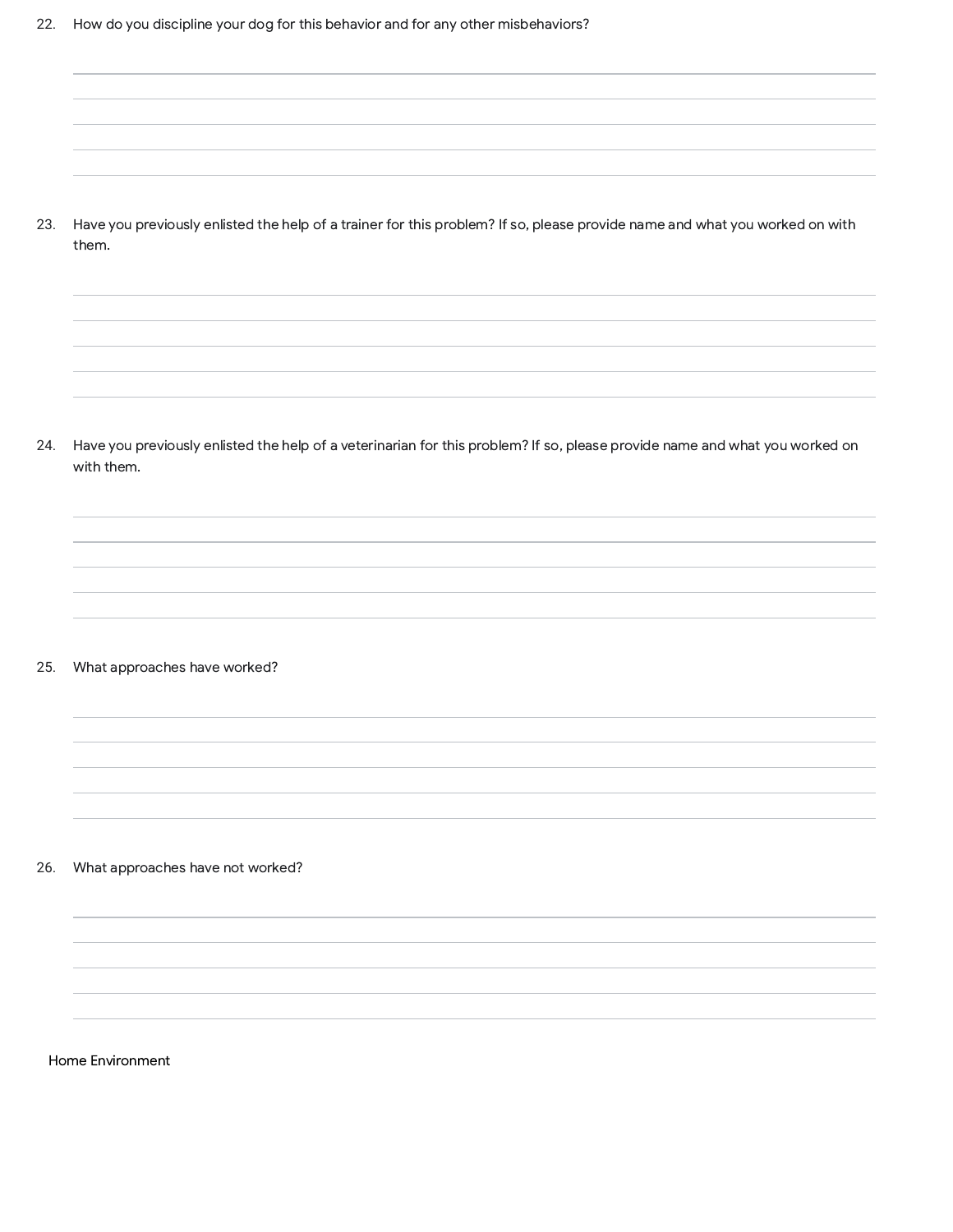27. Please list the people (including you) living in your household, and indicate age of each and number of hours away from home per day.

28. Please list all animals in the household, including the patient, in the sequence in which they were obtained. Indicate species, breed, sex, age obtained, and current age of each.

29. What is your dog's relationship to the other animals (e.g. friendly, hostile, or fearful)? Please describe.

30. Have you moved since acquiring your dog?

*Mark only one oval.*

Yes No

- 31. If you have moved, how many times?
- 32. Has your household changed (i.e., addition or loss of people or animals) since acquiring your dog?

*Mark only one oval.*

Yes No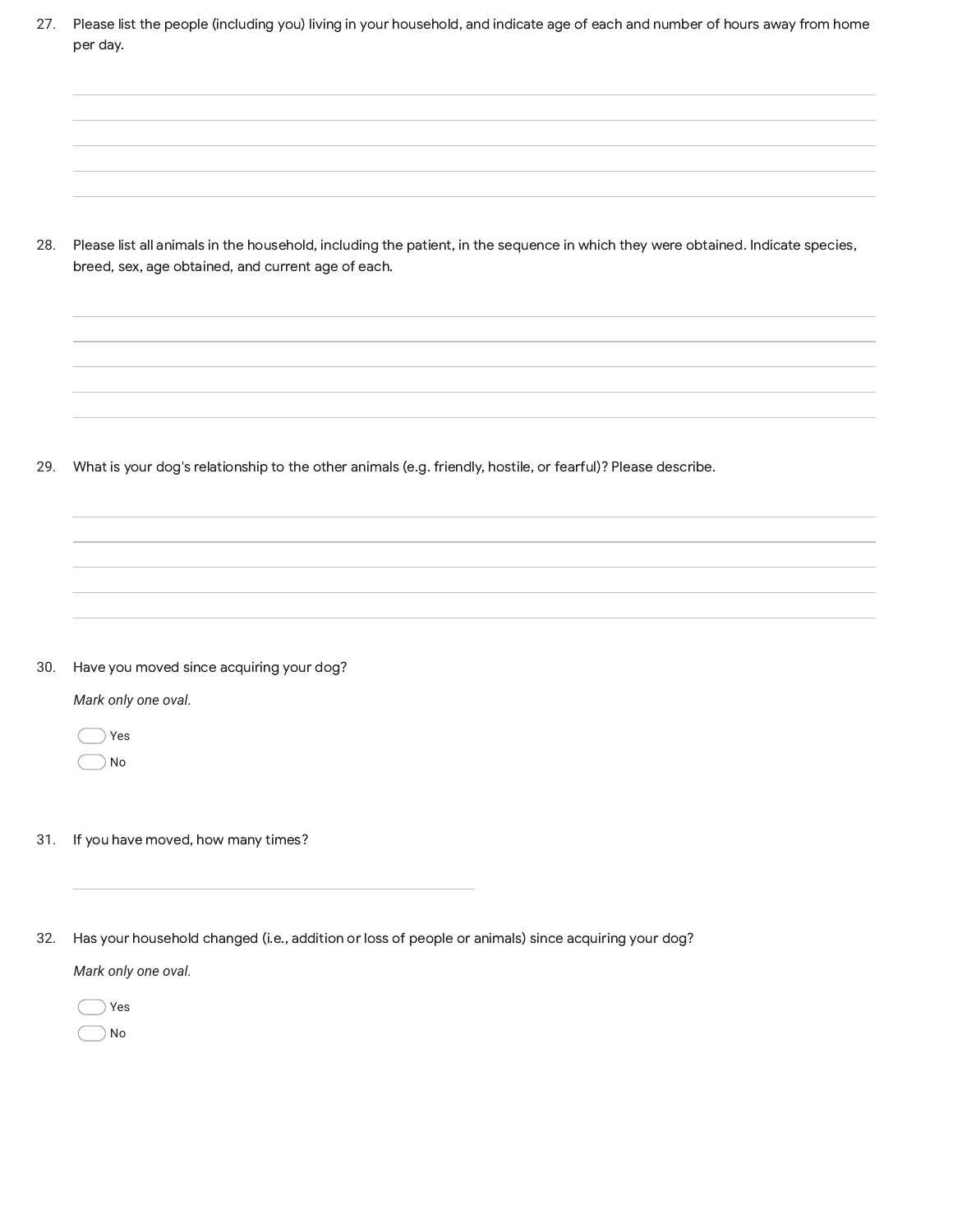Dog's Background

34. Why did you decide to get a dog?

# 35. Why did you choose this breed?

# 36. Where did you get this dog?

*Mark only one oval.*

SPCA/Shelter

Breeder

Pet store

Friend

Stray

Other:

37. Have you owned dogs before?

*Mark only one oval.*

Yes

 $\bigcirc$  No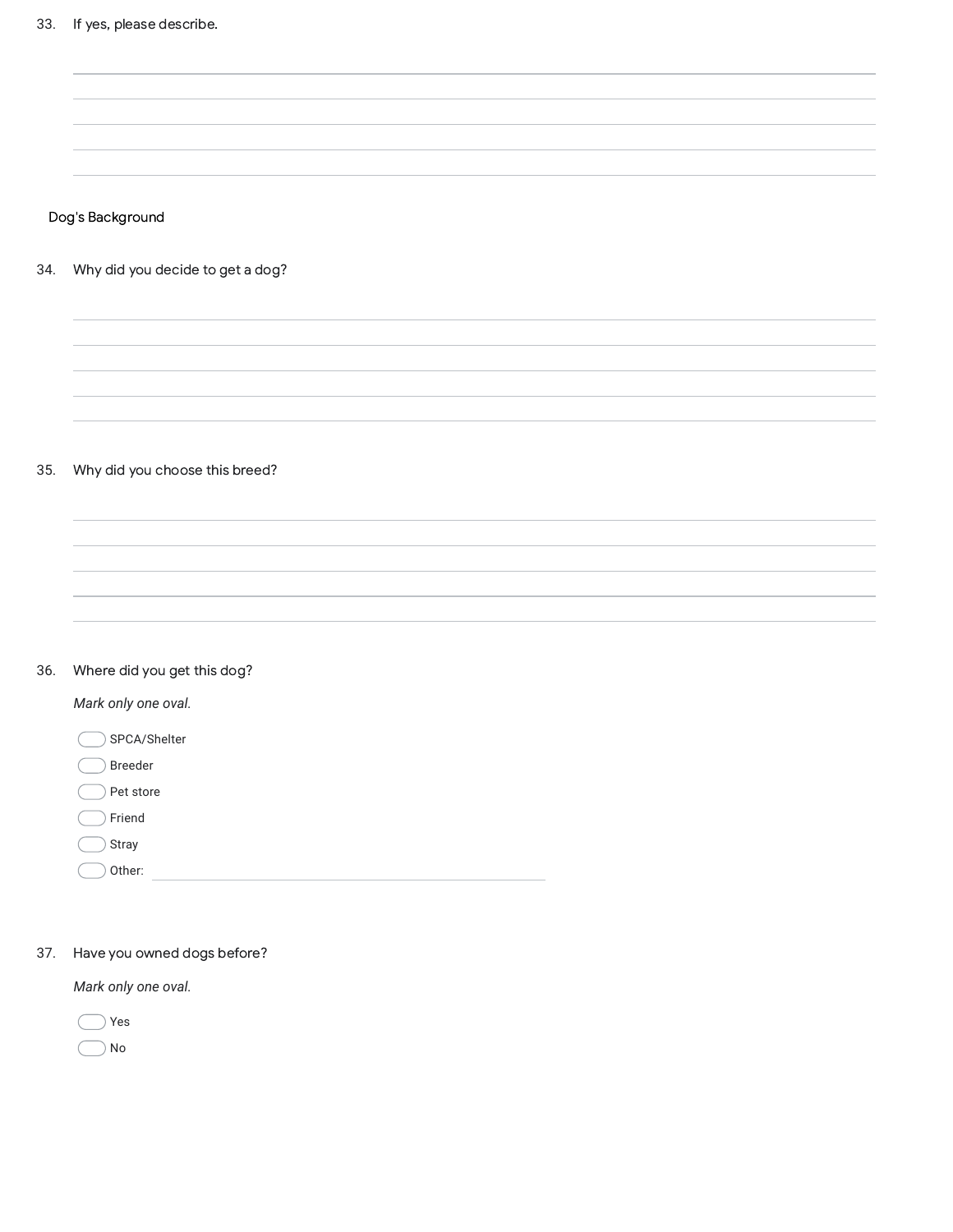39. Describe your dog's behavior as a puppy.

40. Do you have any information about the behavior of any littermates? Please describe.

41. Did you meet the parents? If yes, please describe their behavior.

42. Has this dog had other owners? If yes, how many? Why was the dog given up?

43. At what age was your dog neutered or spayed?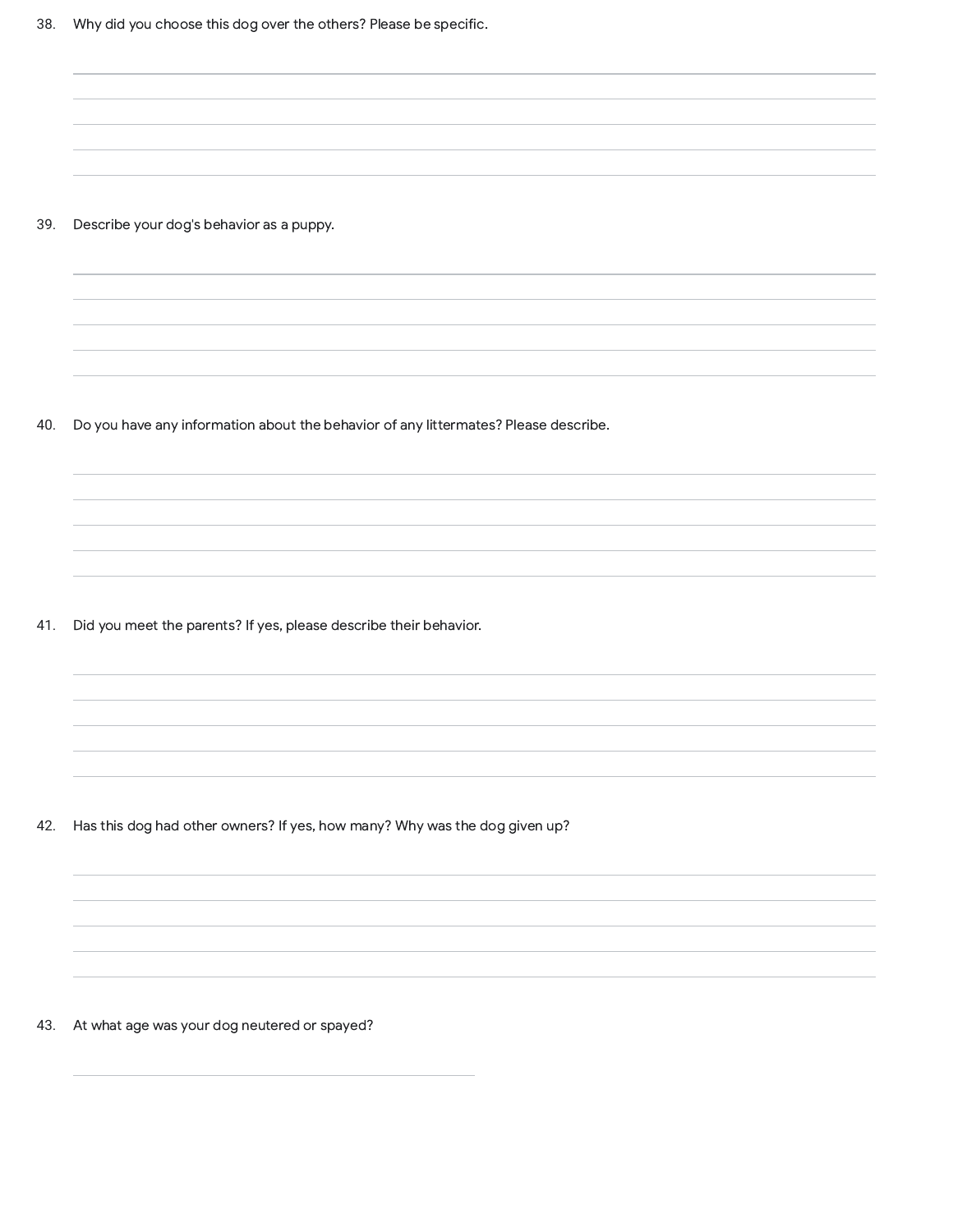45. Were there any behavior changes after neutering? Please describe.

46. If your pet is "intact", has he/she ever been bred? Are you planning to breed him/her?

Diet and Feeding

47. What do you feed your dog? Please be specific (brand name, flavor).

48. Has your dog's appetite changed recently?

*Mark only one oval.*

Increased

Decreased

- No change
- 49. How much and at what time(s) do you feed your dog?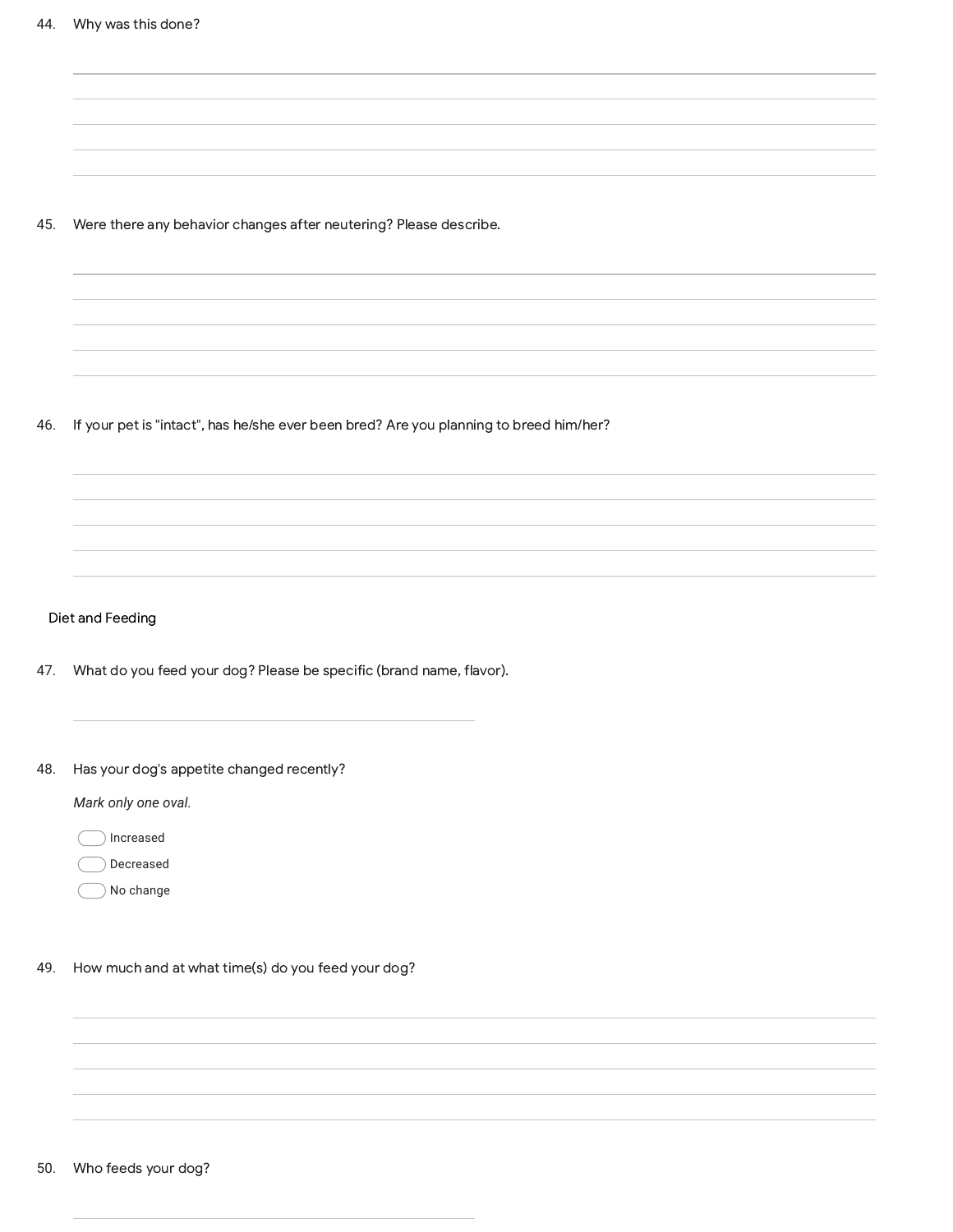# 52. What is your dog's favorite treat?

Daily Schedule

53. Please describe a typical 24-hour day in your dog's life.

54. How does your dog behave with familiar visitors?

55. How does your dog behave with unfamiliar visitors (children or adults)?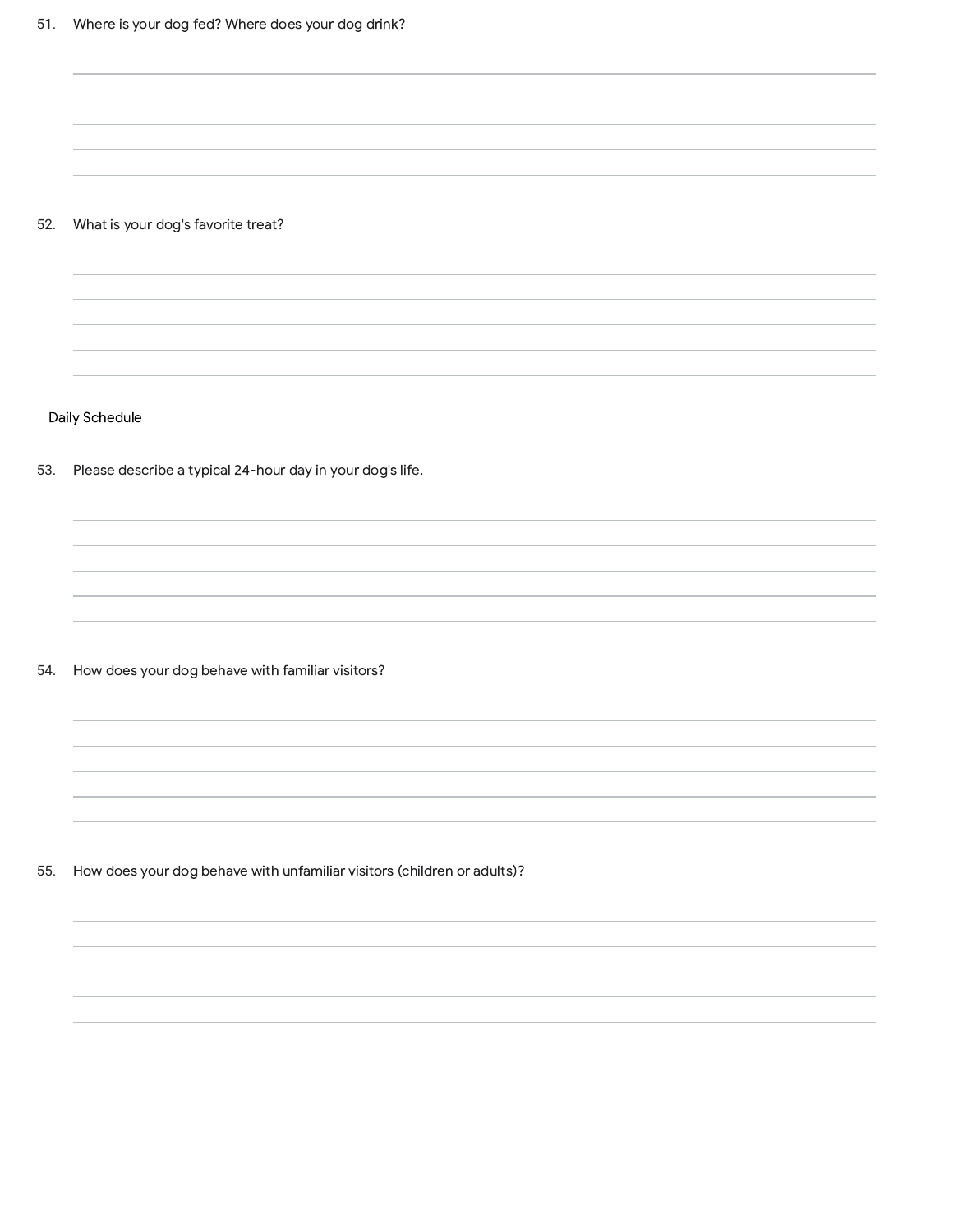| 57. | Which of the following do you have? |
|-----|-------------------------------------|

| Check all that apply. |
|-----------------------|
| Fenced-in yard        |
| Invisible fence       |
| <b>Both</b>           |
| Neither               |
| Other:                |

# 58. Is your dog housetrained?

*Mark only one oval.*

| Yes               |  |
|-------------------|--|
| ) No              |  |
| $\bigcirc$ Other: |  |

- 59. Where does your dog sleep at night? Please be specific.
- 60. Have your dog's sleeping habits changed? Please explain.

# 61. Where is your dog when alone in the house?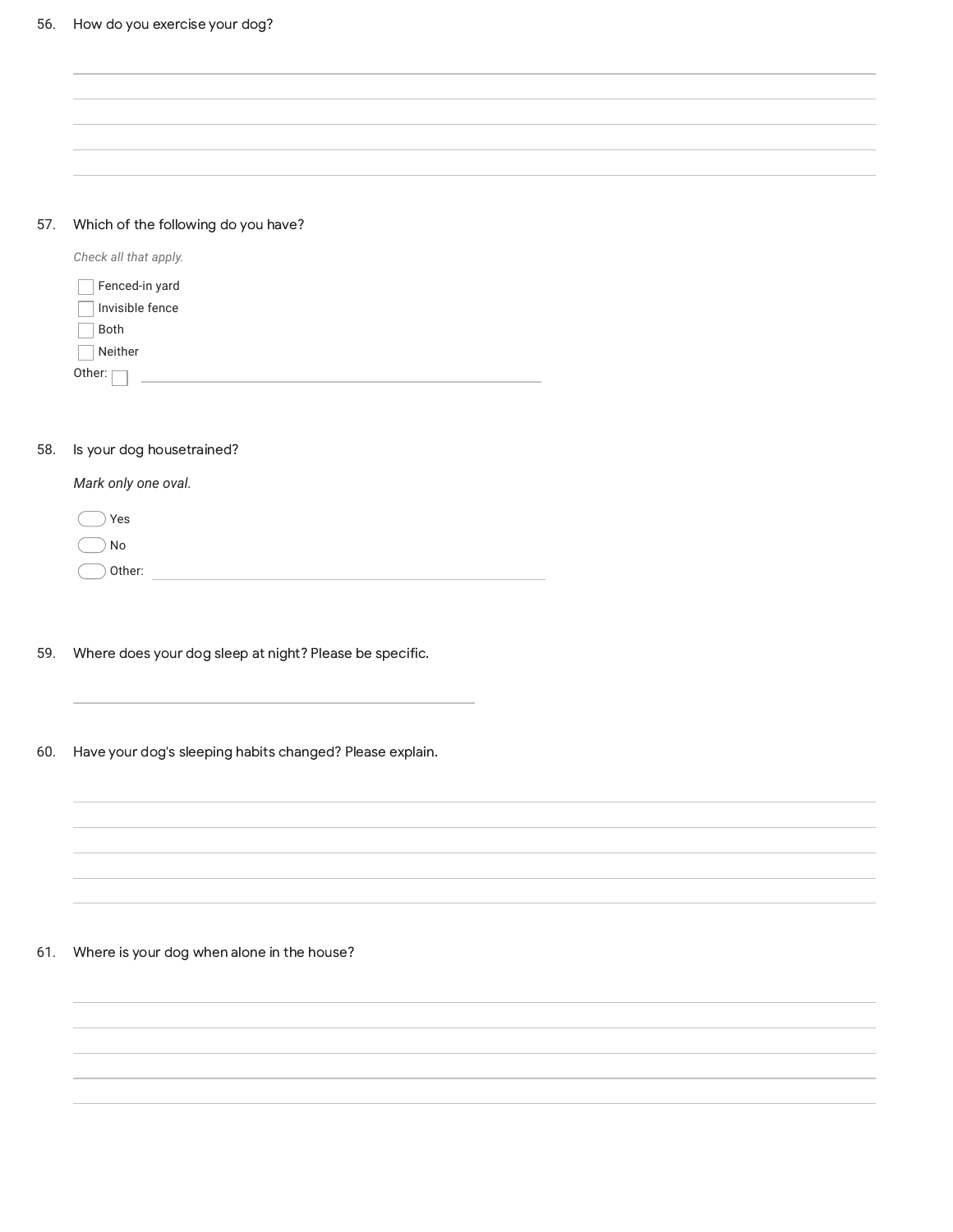63. How does your dog behave while you are getting ready to leave the house?

64. How does your dog behave when you return?

65. Is your dog excessively frightened by any noise? Please explain.

66. Is your dog excessively frightened by anything else in the environment? Please explain.

# 67. Does your dog chase any of the following?

| Check all that apply.         |  |
|-------------------------------|--|
| Child(ren)                    |  |
| Small dogs                    |  |
| Jogger/bicyclist/skateboarder |  |
| Vehicles                      |  |
| Other:                        |  |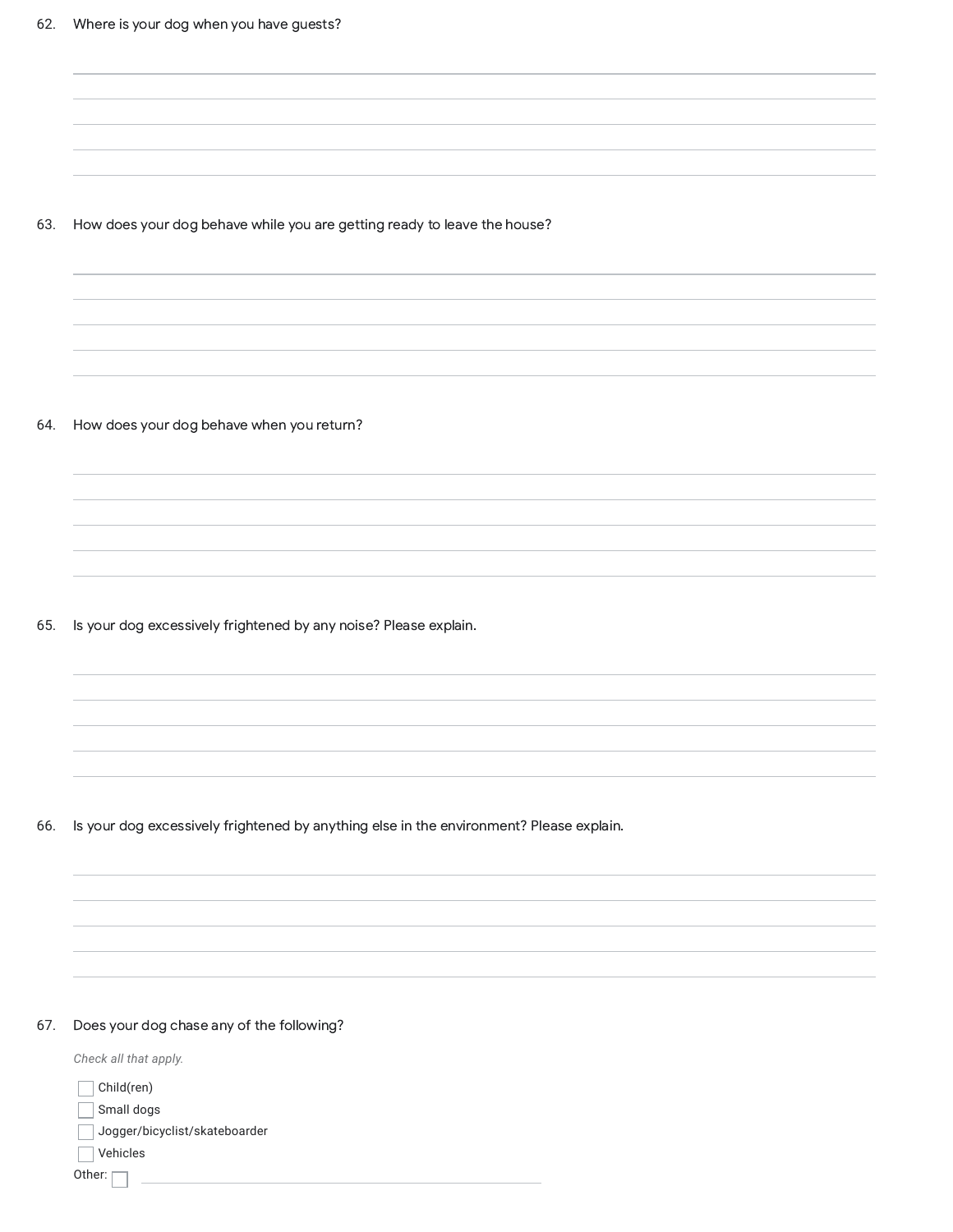# 68. How often does your dog do the following things?

*Check all that apply.*

|                                                                                                                                | Never | Occasionally | Sometimes | Always | Don't know |
|--------------------------------------------------------------------------------------------------------------------------------|-------|--------------|-----------|--------|------------|
| Does your dog follow you around the house?                                                                                     |       |              |           |        |            |
| Does your dog demand to be petted?                                                                                             |       |              |           |        |            |
| Does your dog become anxious at the sound<br>of car keys?                                                                      |       |              |           |        |            |
| Does your dog become anxious when you<br>put on your coat or shoes?                                                            |       |              |           |        |            |
| Does your dog become aggressive when you<br>leave?                                                                             |       |              |           |        |            |
| Does your dog exhibit other problem<br>behaviors as you prepare to leave?                                                      |       |              |           |        |            |
| Does your dog bark or whine excessively<br>within 30 minutes of your departure?                                                |       |              |           |        |            |
| After you leave, does your dog's activity<br>decrease?                                                                         |       |              |           |        |            |
| After you leave, does your dog appear<br>depressed?                                                                            |       |              |           |        |            |
| After you leave, does your dog have a loss of<br>appetite?                                                                     |       |              |           |        |            |
| Does your dog destroy property in your<br>absence?                                                                             |       |              |           |        |            |
| Does your dog urinate or defecate in the<br>home in your absence?                                                              |       |              |           |        |            |
| Does your dog have diarrhea, vomit, or lick<br>excessively in your absence?                                                    |       |              |           |        |            |
| Does your dog exhibit an excessive greeting<br>on your return (jumping, hyperactivity,<br>barking, for more than 2-3 minutes)? |       |              |           |        |            |

# Obedience Training

69. What basic obedience training has your dog had?

*Mark only one oval.*

Other: None Trained at home  $)$  Started obedience classes but didn't finish Graduated obedience class once Graduated obedience class 2 or more levels Private trainer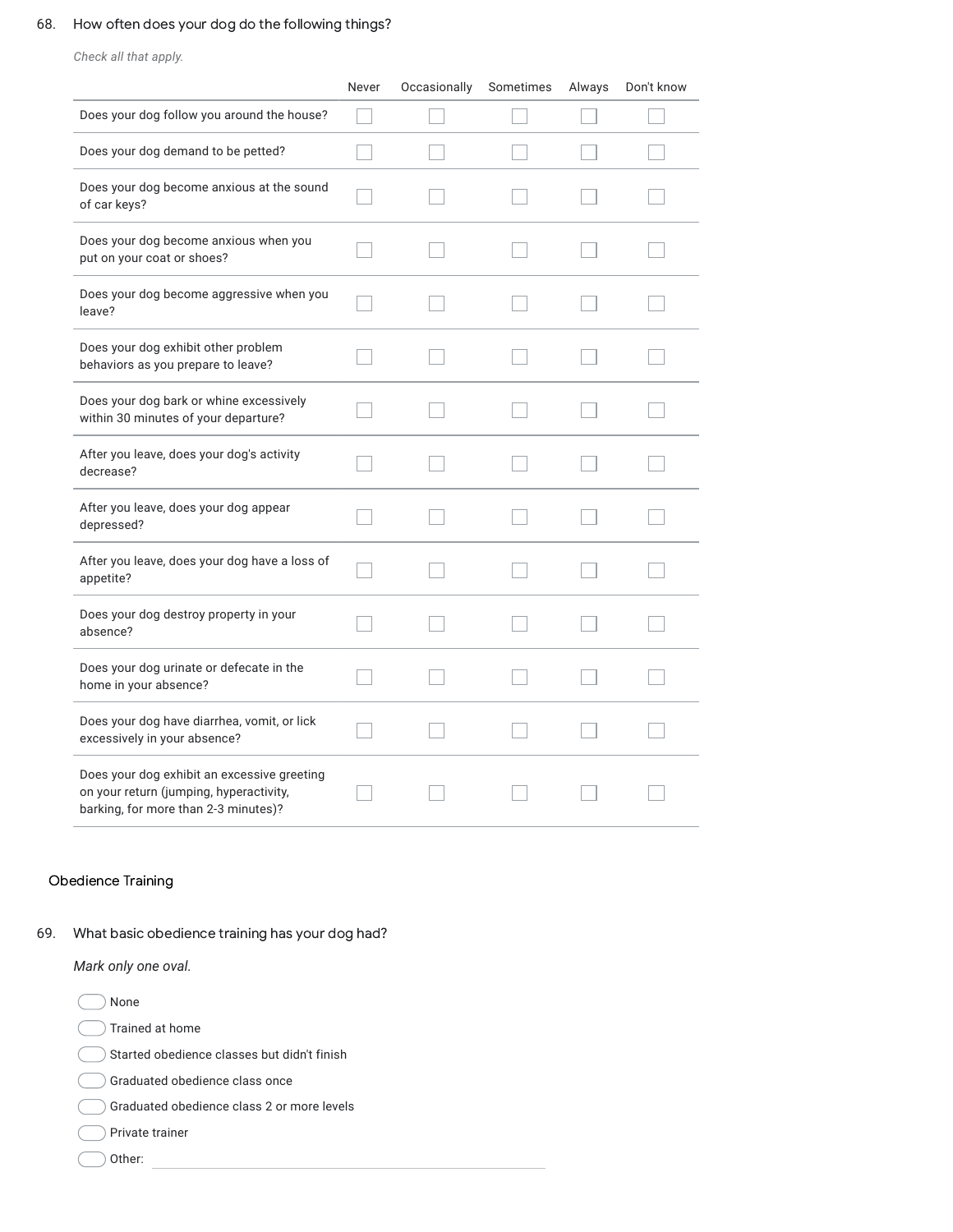- 71. Who in the family is the primary trainer?
- 72. Does your dog have any awards or titles? If yes, please describe.

73. Has your dog had any hunting, herding, protection, attack, or Schutzhund training?

*Mark only one oval.*

| $()$ Yes   |  |  |
|------------|--|--|
| $($ $)$ No |  |  |
| ◯ Other:   |  |  |

74. Please rate your dog's activity level in general.

*Mark only one oval.*



75. What type of collar or harness does your dog use?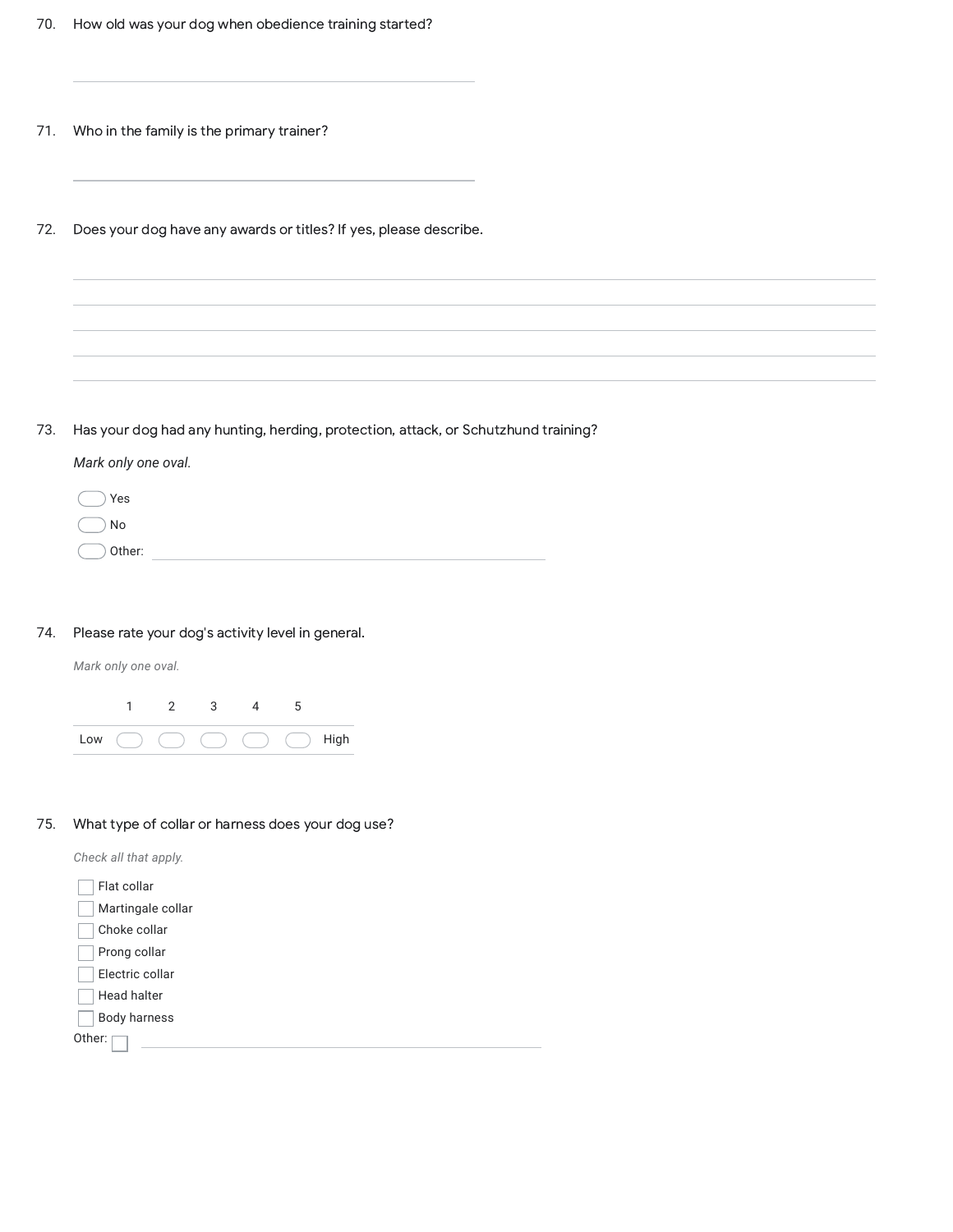76. Which of the following does your dog do willingly?

| Check all that apply. |
|-----------------------|
| Sit                   |
| Stay                  |
| Lie down              |
| Heel                  |
| Fetch                 |
| Drop it               |
| Leave it              |
| Watch me              |
| Come                  |
| Go to place           |
| Other:                |

77. Situations in which your dog is less likely to obey your commands

78. Does your dog wear a muzzle happily?

*Mark only one oval.*

Other: Yes No

# Medical History

79. Date of most recent rabies vaccination

*Example: January 7, 2019*

80. Was the rabies vaccination 1-year or 3-year?

*Mark only one oval.*

 $\big)$  1-year

- 3-year
- 81. Please list any medications (including supplements) that your dog is currently taking.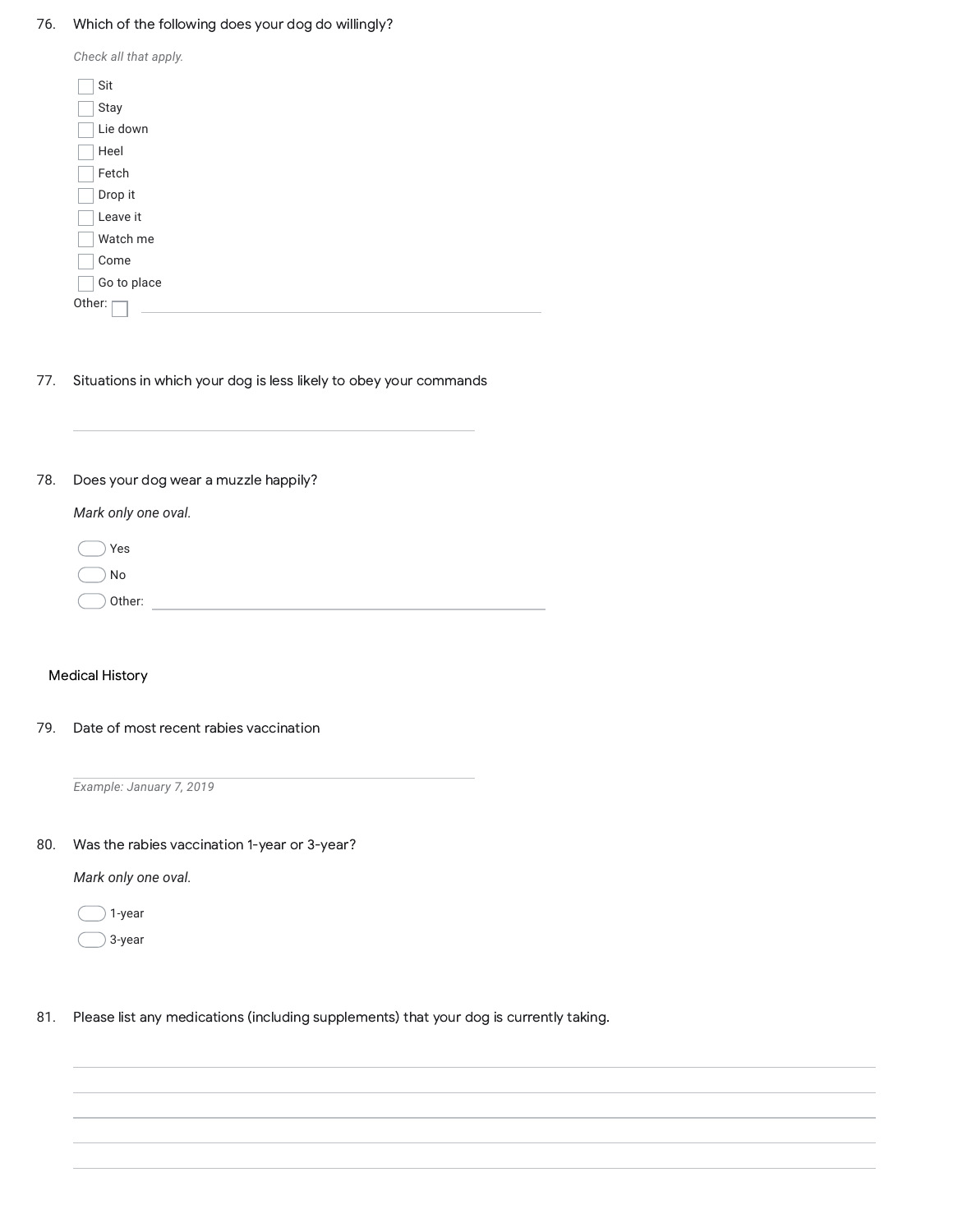83. Please list any previous behavior medications that have been tried. Include dose, when each was started and stopped, why each was stopped, and whether any improvement was noted.

Aggression Screen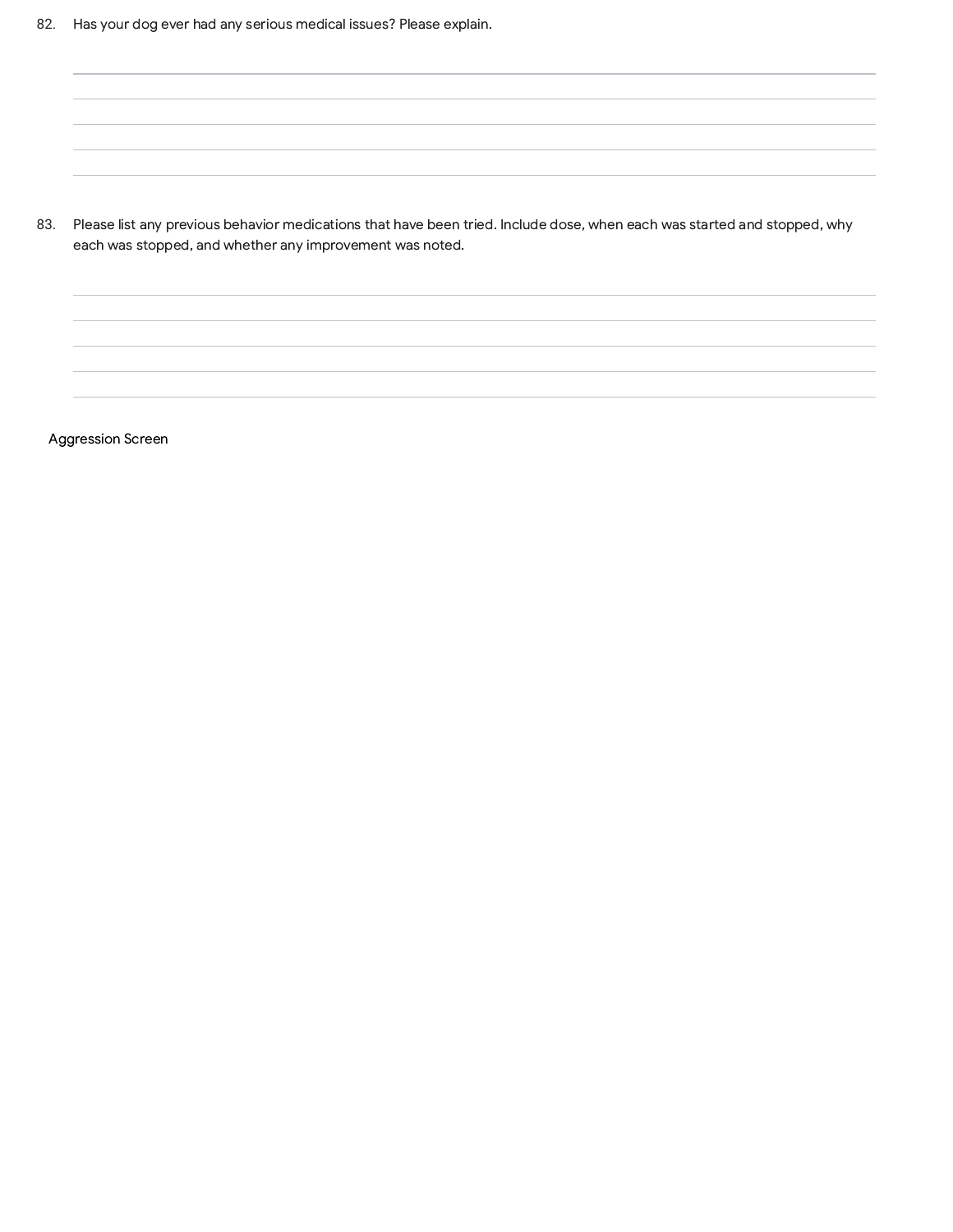# 84. Please indicate your dog's reaction to each of the listed scenarios below.

*Check all that apply.*

|                                                    | Growl | Snarl/bare teeth | Snap/bite | No reaction | Not applicable |
|----------------------------------------------------|-------|------------------|-----------|-------------|----------------|
| Pet dog                                            |       |                  |           |             |                |
| Hug dog                                            |       |                  |           |             |                |
| Kiss dog                                           |       |                  |           |             |                |
| Lift dog                                           |       |                  |           |             |                |
| Call off furniture                                 |       |                  |           |             |                |
| Push or pull off furniture                         |       |                  |           |             |                |
| Approach when on furniture                         |       |                  |           |             |                |
| Disturb while resting                              |       |                  |           |             |                |
| Approach while eating                              |       |                  |           |             |                |
| Touch while eating                                 |       |                  |           |             |                |
| Take dog food away                                 |       |                  |           |             |                |
| Take human food away                               |       |                  |           |             |                |
| Take water dish away                               |       |                  |           |             |                |
| Take away treat                                    |       |                  |           |             |                |
| Take away toy or object                            |       |                  |           |             |                |
| Approach when dog has an object, toy, or<br>bone   |       |                  |           |             |                |
| Approach dog when near spouse                      |       |                  |           |             |                |
| Enter room                                         |       |                  |           |             |                |
| Leave room                                         |       |                  |           |             |                |
| Reach toward dog                                   |       |                  |           |             |                |
| Put leash on or take off                           |       |                  |           |             |                |
| Put collar on or take off                          |       |                  |           |             |                |
| Groom or brush dog                                 |       |                  |           |             |                |
| Trim nails                                         |       |                  |           |             |                |
| Leash or collar correction                         |       |                  |           |             |                |
| At veterinary clinic                               |       |                  |           |             |                |
| Response to toddlers or babies                     |       |                  |           |             |                |
| Unfamiliar adult approaches owner, dog on<br>leash |       |                  |           |             |                |
| Unfamiliar child approaches owner, dog on<br>leash |       |                  |           |             |                |
| Dog in house, sees people outside                  |       |                  |           |             |                |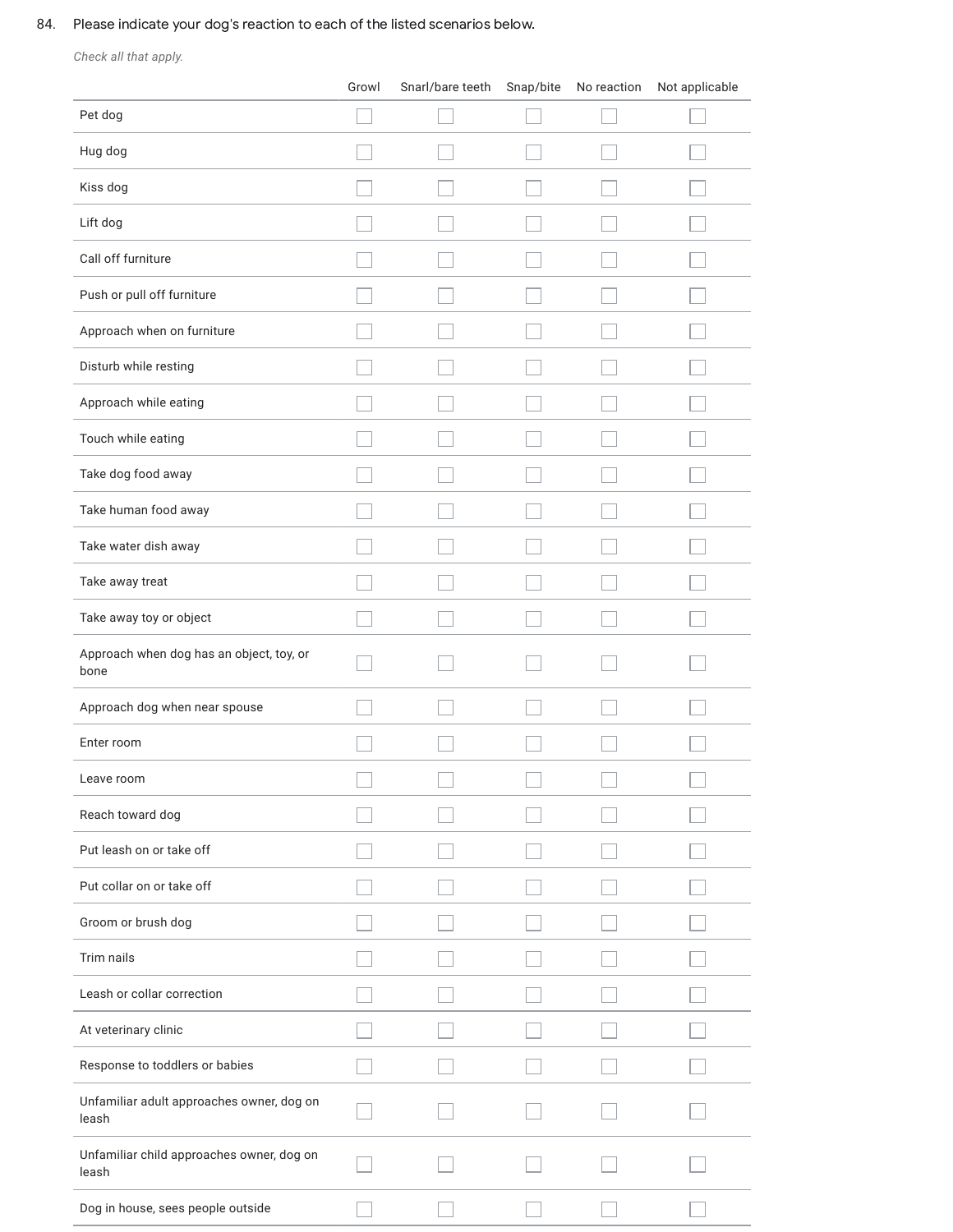| Response to other dogs while on leash  |  |  |  |
|----------------------------------------|--|--|--|
| Response to other dogs while off leash |  |  |  |

#### 85. Where are you on a scale of 1 to 5 as follows?

*Mark only one oval.*

 $($  1. I am here only out of curiosity - the problem is not serious.

2. I would like to change the problem, but it is not serious.

3. The problem is serious and I would like to change it, but if it remains unchanged, that's all right.

4. The problem is very serious and I would like to change it, but if it remains unchanged I will keep my dog.

5. The problem is very serious and I would like to change it; if it remains unchanged, I will have my dog euthanized or give him/her up.

# For Aggression Towards People

(Skip this section if your dog is not aggressive towards people)

### 86. Please answer "yes" or "no" to these characteristics of your dog's aggressive behavior.

*Check all that apply.*

|                                                                   | Yes | N٥ |
|-------------------------------------------------------------------|-----|----|
| Attacks are sudden and surprising                                 |     |    |
| Episodes appear unprovoked                                        |     |    |
| The dog is abruptly docile after an episode                       |     |    |
| The dog appears "sorry" afterwards                                |     |    |
| The dog appears disoriented after an<br>aggressive episode        |     |    |
| Episodes are associated with a "glazed" or<br>"absent" expression |     |    |
| I can usually tell what will set off my dog                       |     |    |
| The aggressive behavior is new and<br>uncharacteristic            |     |    |

### 87. Has your dog bitten and broken skin?

*Mark only one oval.*



### 88. Number of bites (that did or did not break skin):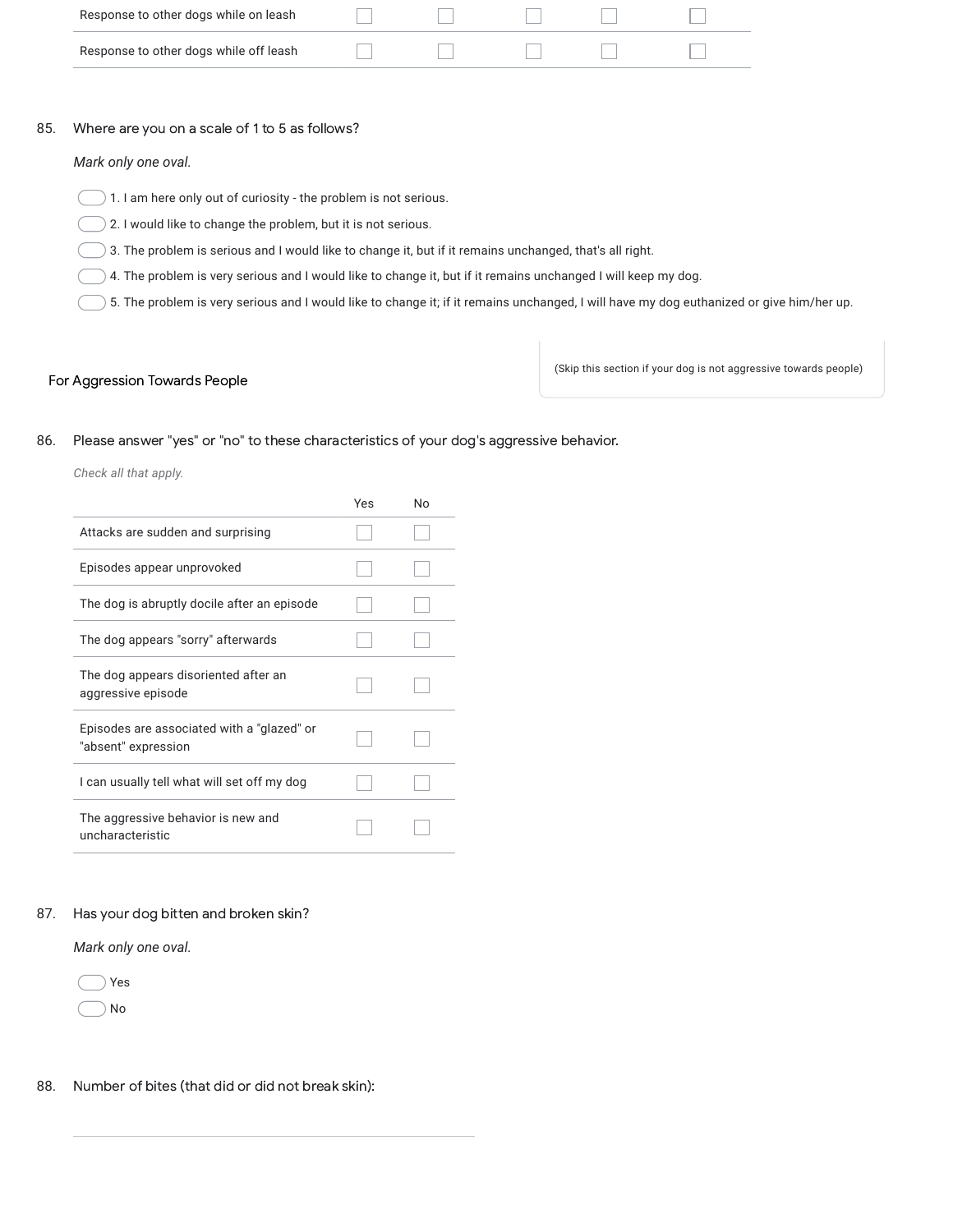| 89. |  | Total number of episodes of aggression (growling, snapping, or biting): |  |  |
|-----|--|-------------------------------------------------------------------------|--|--|
|     |  |                                                                         |  |  |

90. Describe a typical episode (e.g. does dog growl, lunge or bite, and in what circumstance?).

91. If your dog is in the above situation 10 times, in how many of those times would he or she be aggressive (e.g., all 10 times = 92. 93. 94. *Mark only one oval.* Yes No 95. 100%, just one time = 10%, etc.)? What parts of the body has your dog bitten? How severe were the injuries? Who is/are the target(s) of aggression? Did your dog bite as a puppy? If yes, please describe, including the age of the puppy.